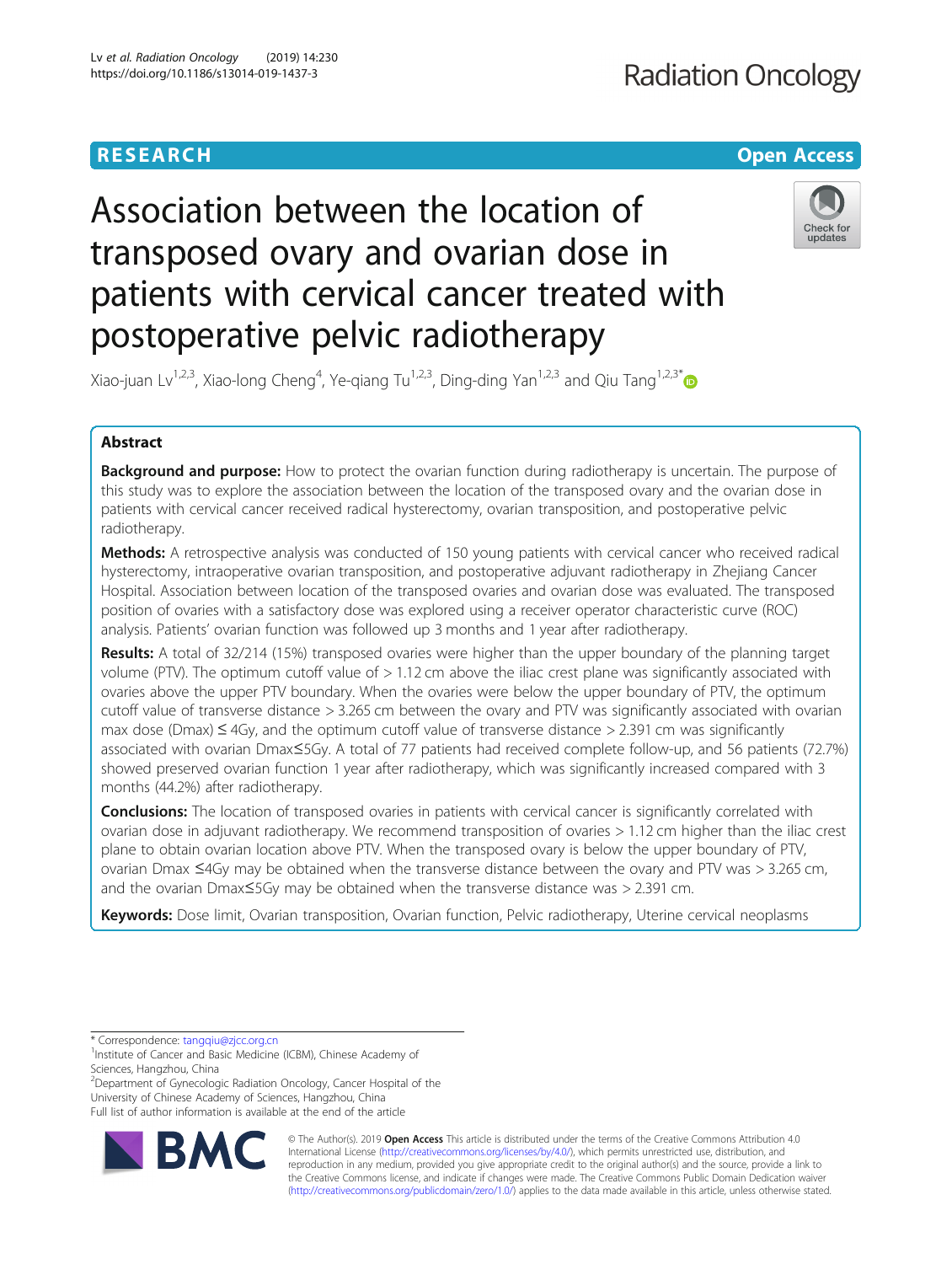## Background

Cervical cancer is the most common tumor of the female reproductive system worldwide. Approximately 30–40% of cervical cancer occurs in young women, which is an increasing trend [\[1](#page-7-0)]. With the progress of social economy, education, and medical technology, the survival rate of cervical cancer has been increasing yearly, and the post-treatment quality of life of patients has attracted the attention of both doctors and patients [[2\]](#page-7-0). Radiotherapy is one of the main treatments for cervical cancer. The ovary is an organ that is sensitive to radiotherapy, a low dose can cause irreversible damage of the ovarian endocrine function in young patients. And then early menopause of these patients occurred which is associated with perimenopausal syndrome, including hot flashes, night sweats, irritability, and a series of lipid metabolic abnormalities, osteoporosis, as well as the corresponding complications of cardiovascular and cerebrovascular diseases [\[3](#page-7-0)]. Therefor, preservation of ovarian endocrine function is important to quality of life for the young patients with cervical cancer.

A total of 0.19–1.3% of cervical squamous cell carcinomas metastasize to the ovary, and metastasis rate of adenocarcinoma is 1.4–8.2% [\[4](#page-7-0)–[6\]](#page-7-0). Therefore, ovarian preservation in patients with cervical squamous cell carcinoma is recognized as safe and feasible, whereas in other pathological types it remains controversial. The ovary is located in the pelvis and is damaged by postoperative pelvic radiotherapy [\[7](#page-7-0)]. McCall et al. first described the ovary transposition out of the pelvic radiation fields as an effective method to avoid radiation injury of ovaries during postoperative radiotherapy in 1958 [\[8](#page-7-0)]. Subsequently, ovarian transposition has been increasingly common to protect ovarian function in young patients with early cervical squamous cell carcinoma [\[5](#page-7-0), [6,](#page-7-0) [9\]](#page-7-0). However, several reports have indicated that only approximately 50% of the transposed ovarian function can be preserved for patients treated with pelvic radiotherapy, whereas ovarian failure has been observed in other patients [\[5](#page-7-0), [10](#page-7-0), [11](#page-7-0)].

The preservation of the ovarian endocrine function in patients with cervical cancer after radiotherapy is directly associated with ovarian dose [[12](#page-7-0), [13](#page-7-0)]. The ovarian dose received in pelvic radiotherapy might be related to the position of the transposed ovary. However, few studies have explored the relationship between ovarian transposition and ovarian dose. Currently, whether the ovary needs to be transposed to successfully retain ovarian function is still uncertain. Therefore, we designed the present study to explore the association between the location of the transposed ovary and ovarian dose in patients with cervical cancer who underwent radical hysterectomy, ovarian transposition, and postoperative pelvic radiotherapy. Furthermore, we sought to predict

the position of ovarian transposition to obtain a satisfactory radiation dose of the ovary in postoperative pelvic radiotherapy.

## Methods

## Patients

A retrospective analysis was conducted of 150 young patients with cervical cancer who underwent radical hysterectomy, intraoperative ovarian transposition and postoperative adjuvant radiotherapy in Zhejiang Cancer Hospital (Hangzhou, Zhejiang, China) from January 2011 to June 2017. This study was approved by the Ethics Committee of the Zhejiang Cancer Hospital and the subject gave informed consent. All cervical cancer patients received standard radical hysterectomy and unilateral or bilateral ovarian transposition at the peritoneum of the paracolic sulci. All patients were  $\leq$  45 years old (the youngest was 22 years old), with an average age of  $35.8 \pm 5.24$  years. According to the International Federation of Gynecology and Obstetrics (FIGO) staging criteria in 2009 [\[14](#page-7-0)], 77 (51.3%) patients were stage IB1, 39 (26%) stage IB2, 13 (8.7%) stage IIA1, 13 (8.7%) stage IIA2, six (4%) stage IIB, and two (1.3%) had residual recurrence. Most of the cases were squamous cell carcinoma (140 cases, 93.3%), followed by adenocarcinoma (five cases, 3.3%), adenosquamous carcinoma (four cases, 2.7%), and neuroendocrine carcinoma (one case, 0.7%). All patients received external pelvic radiotherapy, and two patients with residual recurrence received external pelvic and vaginal intracavitary radiotherapy. External pelvic radiotherapy included three-dimensional conformal radiotherapy (3D-CRT) and intensity-modulated radiotherapy (IMRT).

#### Radiotherapy

The body membrane was first established for CT simulation and treatment of each patient. The Philips BrillianceTM16 row CT simulation machine with large aperture was used to simulate the location of all patients with postoperative adjuvant external radiotherapy. CT images were acquired using 5-mm-thick contiguous slices with a radiotherapy CT simulator (Philips Brilliance Big Bore) and transferred to the treatment planning system (Philips Pinnacle $3$  TPS). The clinical target volume (CTV) covered the common iliac, external iliac, internal iliac, obturator, presacral and parametrial lymph node regions, and was delineated according to the guidelines defining the pelvic node CTV in external beam radiotherapy for uterine cervical cancer of radiation therapy oncology group (RTOG) [\[15](#page-7-0)]. The planned target volume (PTV) was generated by uniformly expanding the CTV boundary by 0.7 cm in three dimensions. Organs at risk (OAR) including bladder, rectum, bowel bag, spinal cord, bone marrow and ovaries were contoured according to the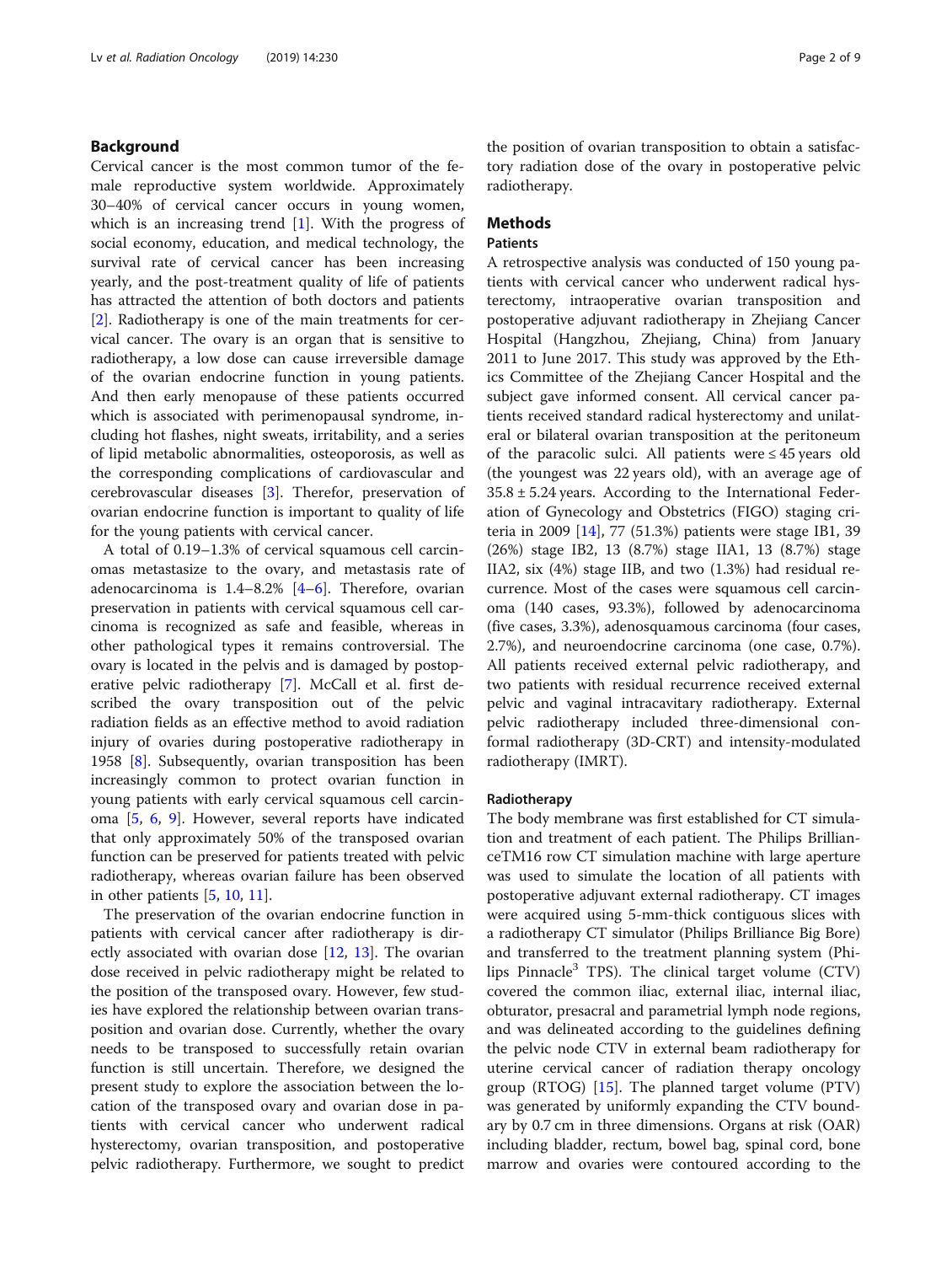<span id="page-2-0"></span>

recommendations of the International Commission on Radiation Units Reports (ICRU) 50 and 62 [[16](#page-7-0), [17](#page-7-0)]. All radiotherapy plans were created by the physicists with the PTV prescription of 45–50Gy / 25–28F, and the Dmax of the ovaries was ≤6Gy. A total of 59/150



(39.3%) patients received 3D-CRT, and 91/150 (60.7%) patients received IMRT.

## **Observations**

Records were reviewed for patients' age, height, weight, body mass index (BMI), clinical stage, pathological type, ovarian volume, ovarian cysts, side of ovarian transposition, method of radiotherapy, position of transposed ovary, and the Dmax of ovary. The position of the transposed ovary was measured as three distances including the vertical distance between the lower boundary of the ovary and the iliac crest plane, the vertical distance between the lower boundary of ovary and the upper boundary of the PTV, and the transverse distance between the medial boundary of the ovary and the lateral boundary of the PTV. The vertical distance was a negative value when the lower boundary of the ovary was below the iliac crest plane or below the upper boundary of the PTV. Based on the vertical distance between the lower boundary of the ovary and the upper boundary of the PTV, the patients were divided into two groups, including upper (the lower boundary of the ovary was above the upper boundary of the PTV) and lower (the lower boundary of the ovary was under the upper boundary of PTV) (Fig. 1). The observations of the two groups were compared and analyzed to explore the optimal location of the transposed ovary to be above the PTV. Ovaries which were partially or totally completely below the upper boundary of PTV and received dose limit were subdivided into two groups, including satisfactory (Dmax  $\leq 400 \text{ cGy}$ ) and unsatisfactory (Dmax > 400 cGy). The observations of two groups were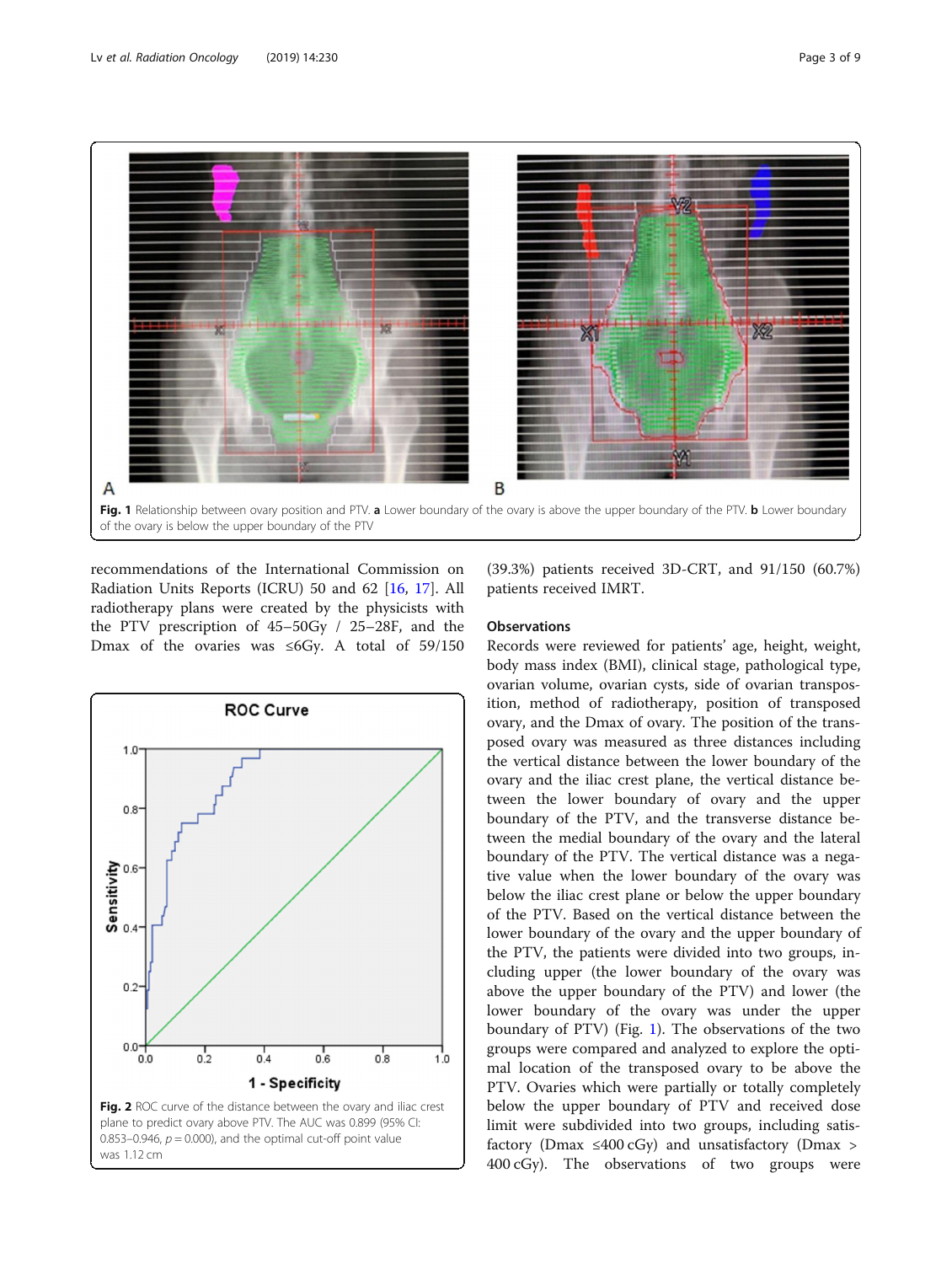<span id="page-3-0"></span>Table 1 Characteristics of patients with the ovary above or below PTV

| Characteristics                     | Above PTV $(n = 32)$ | Below PTV ( $n = 144$ ) | $P$ -value           |
|-------------------------------------|----------------------|-------------------------|----------------------|
| Ovarian volume, cm3                 | $12.84 \pm 7.92$     | $13.63 \pm 9.13$        | $0.650^{*}$          |
| Ovarian cyst, case (rate)           | 6(18.8%)             | 29 (20.1%)              | $0.859$ <sup>#</sup> |
| Side of transposed ovaries          |                      |                         | $0.117$ <sup>#</sup> |
| Right side                          | 27 (84.4%)           | 102 (70.8%)             |                      |
| Left side                           | 5 (15.6%)            | 42 (29.2%)              |                      |
| Radiotherapy methods                |                      |                         | $0.001$ <sup>#</sup> |
| 3D-CRT                              | 21 (65.6%)           | 47 (32.6%)              |                      |
| <b>IMRT</b>                         | 11 (34.4%)           | 97 (67.4%)              |                      |
| Distance from iliac crest plane, cm | $3.87 \pm 1.92$      | $0.49 \pm 2.20$         | $0.000^*$            |
| Dmax≤400 cGy, case (rate)           | 32 (100%)            | 57 (39.6%)              | $0.000^{#}$          |

 $*$ Student's *t*-test<br>#  $\chi^2$  test

compared. The ROC curve was drawn to predict the location of the transposed ovary, where the ovary Dmax ≤400 cGy and the ovary Dmax ≤500 cGy could be obtained.

#### Follow-up

During the follow-up, the ovarian endocrine function of 150 patients were evaluated 3 months after radiotherapy and 1 year after radiotherapy. The sex hormone levels, including estrogen [E2], follicle stimulating hormone [FSH], and luteinizing hormone [LH] were measured.

| Table 2 Characteristics of patients with the ovarian Dmax |  |  |  |
|-----------------------------------------------------------|--|--|--|
| greater or less than 400 cGy                              |  |  |  |

|                                        |                                           |                                | $P-$                 |
|----------------------------------------|-------------------------------------------|--------------------------------|----------------------|
| Characteristics                        | Dmax $\leq 400 \text{ cGy}$<br>$(n = 57)$ | Dmax $>$ 400 cGy<br>$(n = 87)$ | value                |
| Height, cm                             | $158.58 \pm 5.72$                         | $159.29 \pm 4.47$              | $0.407*$             |
| Weight, kg                             | $56.15 \pm 10.69$                         | $54.74 \pm 9.82$               | $0.638^{*}$          |
| <b>BMI</b>                             | $22.06 \pm 3.85$                          | $21.57 \pm 3.69$               | $0.445$ <sup>*</sup> |
| Ovarian volume, cm3                    | $12.45 \pm 8.12$                          | $14.40 \pm 9.69$               | $0.209*$             |
| Ovarian cyst, case (rate)              | 11 (19.3%)                                | 18 (20.7%)                     | $0.839^{#}$          |
| Side of transposed<br>ovaries          |                                           |                                | $0.083$ <sup>#</sup> |
| Right side                             | 45 (78.9%)                                | 57 (65.5%)                     |                      |
| I eft side                             | 12 (21.1%)                                | 30 (34.5%)                     |                      |
| Radiotherapy methods                   |                                           |                                | $0.190^{#}$          |
| 3D-CRT                                 | 15 (26.3%)                                | 32 (36.8%)                     |                      |
| <b>IMRT</b>                            | 42 (73.7%)                                | 55 (63.2%)                     |                      |
| Distance from iliac crest<br>plane, cm | $1.08 \pm 2.28$                           | $0.10 \pm 2.06$                | $0.008^{\degree}$    |
| Transverse distance from<br>PTV, cm    | $4.03 \pm 1.15$                           | $2.88 \pm 1.01$                | $0.000*$             |
| Longitudinal distance<br>from PTV, cm  | $-3.22 \pm 2.41$                          | $-3.89 \pm 2.12$               | $.083$ <sup>*</sup>  |

 $\int_0^{\infty}$ Student's *t*-test<br>#  $\chi^2$  test

 $\chi^2$  test

Simultaneously, menopausal symptoms of the patients were assessed. Ovarian function was considered normal when the FSH was  $\langle 40 \text{ mIU/mL} \rangle$  and  $E2 > 50 \text{ pg/mL}$ , and the patients showed no menopausal symptoms.

#### Statistical analysis

Mean values between the groups were compared using the Student's  $t$  test. Frequency data between the groups were compared using the χ2 test. A binary logistic regression model was used to determine the independent risk factors for satisfactory ovarian dose (yes vs. no). The receiver operating characteristic curve (ROC curve) was drawn to predict the location of the transposed ovary, where the ovary can above PTV and a satisfactory ovarian dose could be obtained. The data were analyzed by SPSS software (Statistical Package for the Social Sciences, SPSS, Version 19.0, Chicago, IL). A value of  $P \lt \theta$ 0.05 was considered statistically significant.

#### Results

A total number of 214 transposed ovaries were analyzed from 150 patients. Of the 150 patients, 78 (52%) had a right ovarian transposition, 64 (42.7%) had a bilateral ovarian transposition, and eight (5.3%) had a left ovarian transposition. Out of the 214 transposed ovaries, there were 143 (66.8%) on the right side and 71 (33.2%) on the left side. The lower boundary of all transposed ovaries was  $0.61 \pm 2.64$  cm from the iliac crest plane. The lower boundary of the transposed ovary above the iliac crest plane was observed in 121 (56.5%) cases, whereas the lower boundary of the ovary of 93 (43.5%) cases was below the iliac crest plane. The distance between the lower boundary of the transposed ovary and the iliac crest plane showed a significant difference between the right and left ovaries (1.05 ± 2.64 cm vs. -0.27 ± 2.44 cm,  $t = 3.551$ ,  $P = 0.000$ . There were 40/214 (18.7%) ovarian cysts, and no ovarian metastases were observed.

 $\pi$   $\chi^2$  test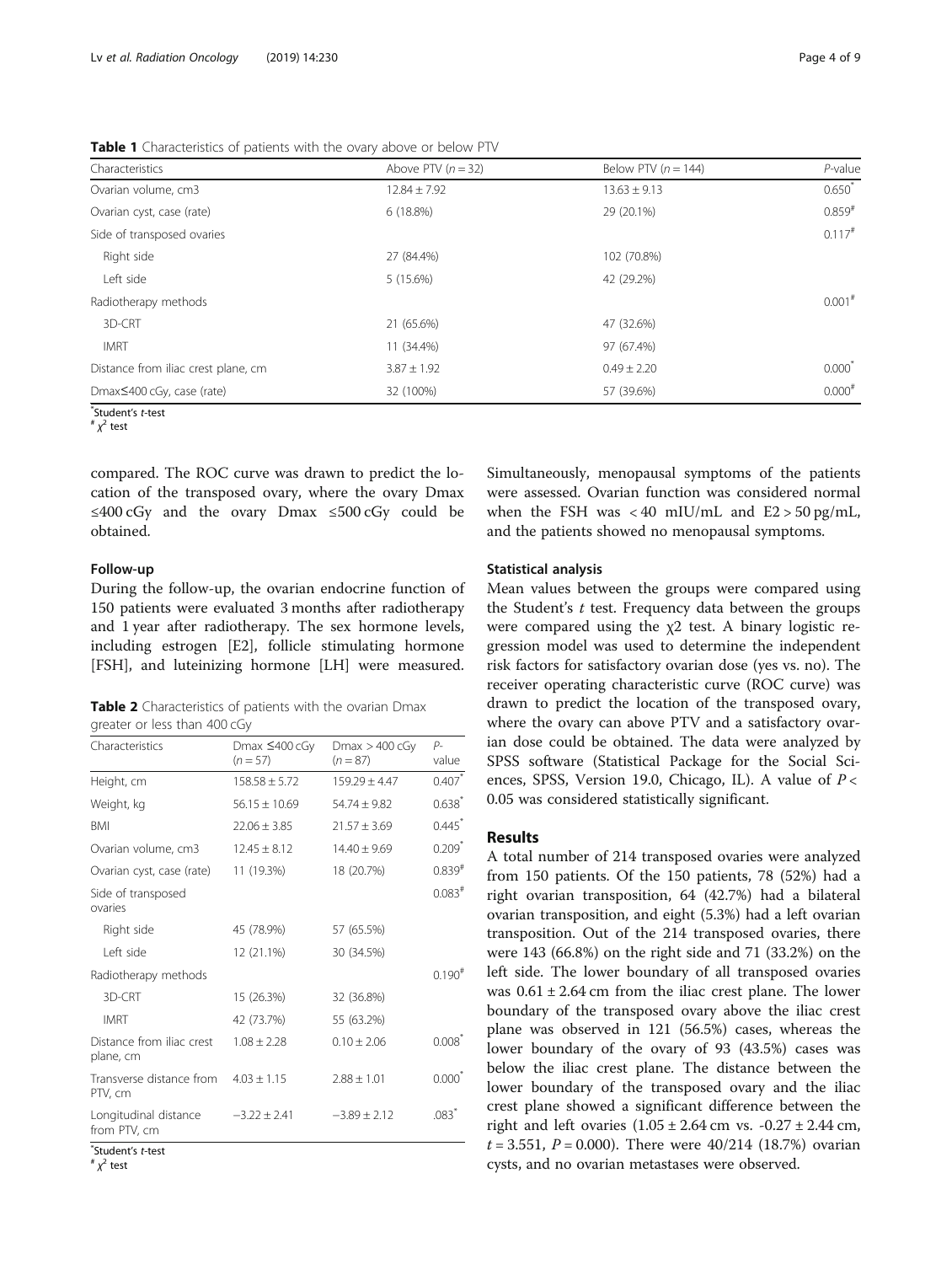Table 3 Independent risk factors to predict the satisfactory ovarian dose of radiotherapy

| Characteristics                 | ΩR    | 95%CI           | $P$ -value  |
|---------------------------------|-------|-----------------|-------------|
| Distance from iliac crest plane | 0.947 | $0.760 - 1.181$ | 0.631       |
| Transverse distance from PTV    | 0377  | $0.248 - 0.571$ | $0.000^{8}$ |
| Longitudinal distance from PTV  | 1.002 | $0.807 - 1.243$ | 0.985       |
| $^{8}P < 0.05$                  |       |                 |             |

Out of the 214 transposed ovaries, 32 (15%) were above PTV, and the Dmax was ≤400 cGy, which was a satisfactory dose; 182 (85%) transposed ovaries were partially or completely below the upper boundary of the PTV. Among these 182 ovaries, the radiation dose limit was abandoned in 38 because the ovaries were too close to the radiation fields, and the remaining 144 ovaries received the dose limit. We observed a significant difference in the distance between the ovary and the iliac crest plane, the radiotherapy method and the ovarian Dmax between the two groups  $(P < 0.05)$ , as shown in Table [1](#page-3-0). The ROC curve was drawn, which is presented in Fig. [2](#page-2-0). The distance between the transposed ovary and the iliac crest plane was significant for predicting the ovarian location above the PTV. The area under the curve [AUC] was 0.899 (95% confidence interval [CI]: 0.853–0.946,  $P = 0.000$ . The optimal cut-off point value was 1.12 cm, the sensitivity was 0.969, the specificity was 0.676, and the Youden index was 0.645.

A total of 144 ovaries which were partially or completely below the upper boundary of PTV and received dose limit were subdivided into two groups according to ovarian Dmax(≤400 cGy or >400 cGy). Statistical analysis showed significant differences in the distances between the ovaries and the iliac crest plane as well as the transverse distance between the ovary and the PTV between the two Dmax level groups  $(p < 0.01)$ , as can be seen in Table [2.](#page-3-0)

Logistic multivariate regression analysis showed that the transverse distance between the ovary and PTV was an independent correlative factor to predict the ovarian Dmax≤400 cGy during the radiotherapy, as shown in Table 3. The ROC curve was drawn, which is presented in Fig. 3. The transverse distance between the ovary and PTV was significant for predicting the ovarian Dmax≤400 cGy. The AUC was 0.779 (95% CI: 0.703– 0.856,  $p = 0.000$ ). The optimal cut-off point value was 3.265 cm, the sensitivity was 0.807, the specificity was 0.674, and the Youden index was 0.481. The transverse distance between the ovary and PTV was also significant for predicting the satisfaction of ovarian Dmax≤500 cGy. The AUC was 0.755 (95% CI: 0.638–0.872,  $p = 0.000$ ). The optimal cut-off point value was 2.391 cm, the sensitivity was 0.832, the specificity was 0.667, and the Youden index was 0.499, as shown in Fig. [4.](#page-5-0)



The ovarian endocrine function of 150 patients was evaluated 3 months and one-year post-radiotherapy, and 77/150 patients reached complete followed-up. The sex hormones in the 77 patients were normal preradiotherapy. The E2 levels in the patients were significantly decreased 3 months post-radiotherapy, but significantly rebounded one-year post-radiotherapy. Conversely, the FSH and LH levels were significantly increased 3 months post-radiotherapy and were significantly decreased one-year post-radiotherapy, and the differences were statistically significant (Fig. [5,](#page-5-0) Table [4](#page-6-0)). According to FSH levels, E2 serum, and menopausal symptoms, 34/77 patients (44.2%) had normal ovarian function 3 months post-radiotherapy. However, 7/34 patients lost ovarian function one-year post-radiotherapy, and 29 of the remaining 43 patients regained ovarian endocrine function one-year post-radiotherapy. Therefore, 56/77 (72.7%) patients had preserved ovarian function one-year post-radiotherapy, which was significantly higher than 3 months post-radiotherapy  $(p = 0.000;$ Table [4\)](#page-6-0).

## **Discussion**

Cervical cancer is a non-hormone dependent tumor, and the probability of early cervical cancer metastasis to the ovary is extremely low. Yamamoto et al. [\[18](#page-7-0)] reported ovarian metastasis in 2/485 (0.4%) cases of early cervical squamous cell carcinoma and ovarian metastasis in 12/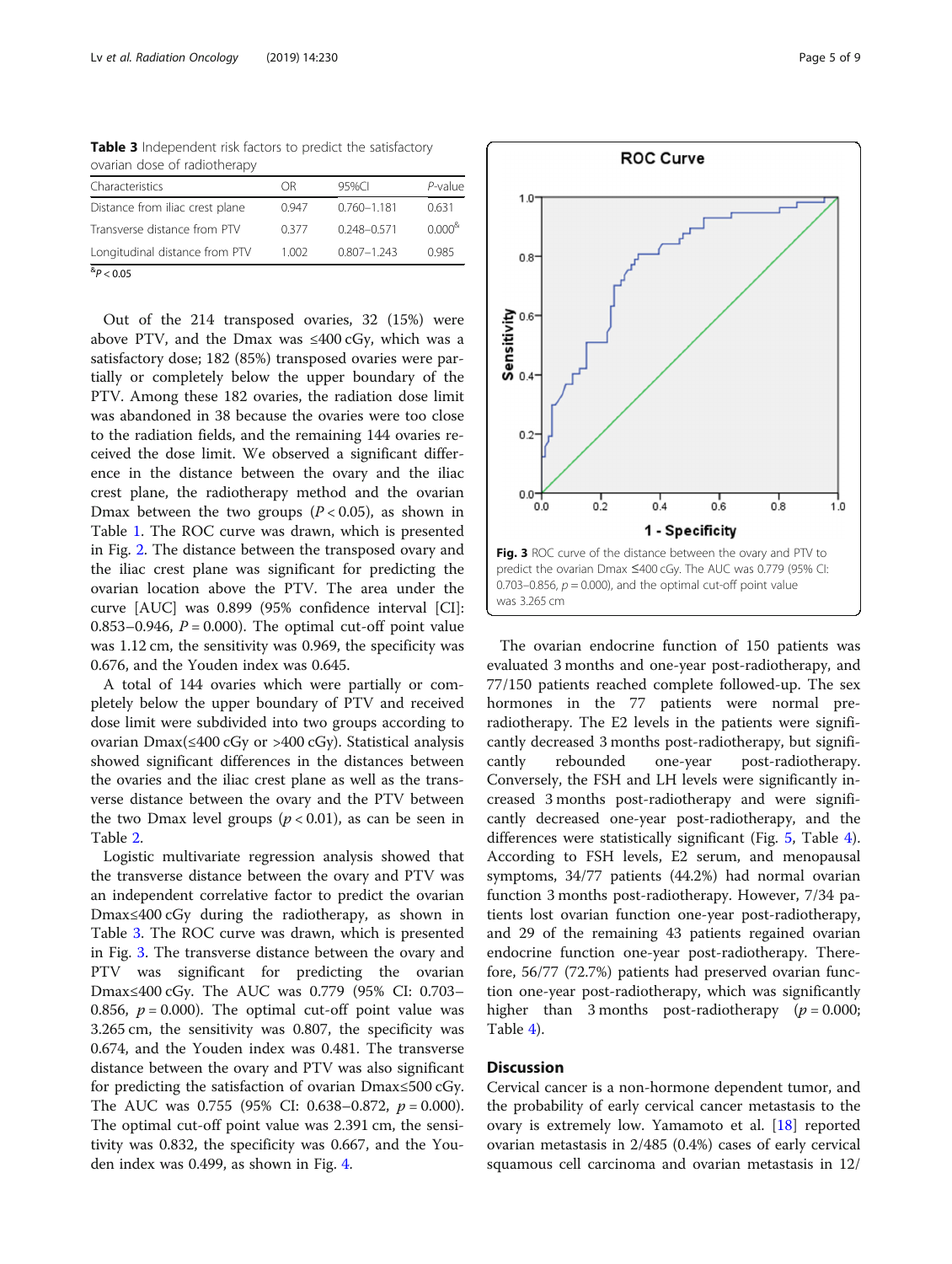<span id="page-5-0"></span>

146 (8.2%) cases of non-squamous cervical cancer. Additionally, Shimada et al. [[19](#page-7-0)] found that ovarian metastasis in 52/3471 (1.5%) patients with stage Ib-IIb cervical cancer, and that the metastasis rate of cervical adenocarcinoma was significantly higher than cervical squamous cell carcinoma (5.31% vs. 0.79%). Landoni et al. [[20](#page-7-0)] found ovarian metastasis in 16/1695 (0.9%) cases of Ia2- IIa cervical cancer with bilateral ovariotomy. Therefore, it is safe and feasible to retain ovaries in patients with early cervical squamous cell carcinoma. In the present study, the incidence of ovarian cysts was 18.7%, and no case of translocated ovarian metastasis was found. In addition, the right ovary transposition was significantly higher than the left ovary, and the distance between the right ovary and the iliac crest plane was significantly higher than the left ovary. We speculated that this finding was related to the position of the surgeon, possibly the surgeon and staff were attending to the patient on the left side.

The rate of preserving the translocated ovarian endocrine function after pelvic radiotherapy was approximately 50%, and the dose received by the ovary during radiotherapy and the age of the patients were two important influencing factors [\[5,](#page-7-0) [10,](#page-7-0) [11\]](#page-7-0). At the time of our study, there was no guideline or recommendation on the

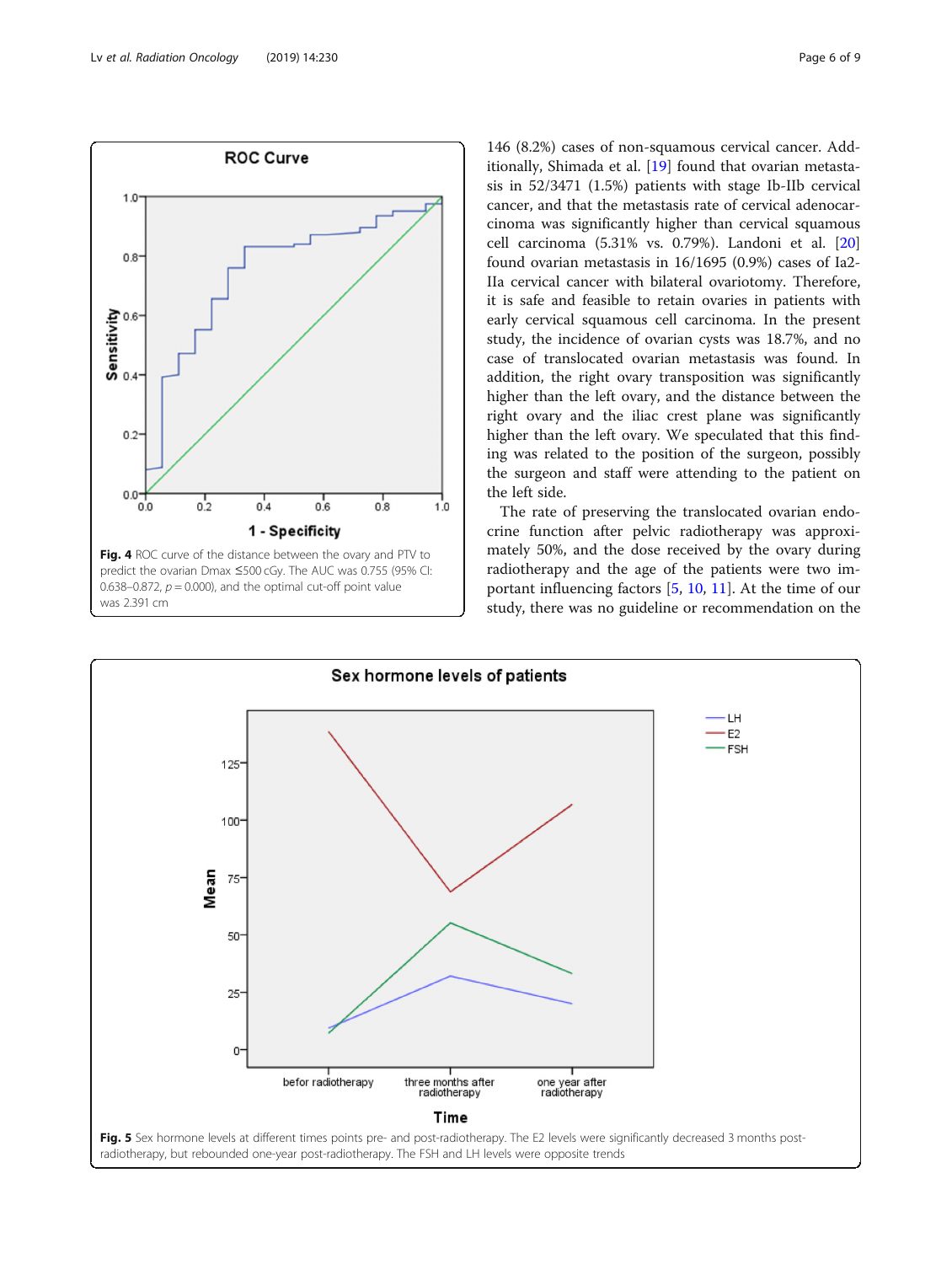| Characteristics                      | Pre-radiotherapy | Three months post-radiotherapy | One-year post-radiotherapy         |
|--------------------------------------|------------------|--------------------------------|------------------------------------|
| $E2$ , pg/mL                         | $138.68 + 90.91$ | $68.75 \pm 98.77$              | $106.85 \pm 126.46^{\text{4}}$     |
| FSH, mIU/mL                          | $7.13 + 6.40$    | $55.25 + 43.35$                | $33.14 + 40.58^{\&}$               |
| LH, mIU/mL                           | $9.35 + 9.67$    | $32.09 + 24.49$ <sup>*</sup>   | $20.02 \pm 23.62$ <sup>&amp;</sup> |
| Normal ovarian function, case (rate) | 77(100%)         | 34 (44.3%)                     | 56(72.7%) $*$                      |

<span id="page-6-0"></span>Table 4 Sex hormone levels and ovarian function in patients pre- and post-radiotherapy

\*Student's t-test, Comparison of sex hormone levels with pre-radiotherapy. P< 0.01<br><sup>&</sup>Student's t-test. Comparison of sex hormone levels with 3 months post-radiothera

 $8$ Student's t-test, Comparison of sex hormone levels with 3 months post-radiotherapy.  $P < 0.05$ 

 $\chi^2$  test, Comparison of cases of normal ovarian function with 3 months post-radiotherapy. P < 0.01

dose limit of radiotherapy in the ovary. Swerdlow et al. [[21\]](#page-7-0) found that the risk of premature ovarian failure for women under 40 years old was significantly increased when their ovaries received a radiation dose higher than 5 Gy. Husseinzadeh et al. [\[12](#page-7-0)] considered that the ovarian dose above 3 Gy significantly increased the risk of premature ovarian failure. Wallace et al. [[13](#page-7-0)] found that a single dose of more than 8 Gy or a fractionated dose of more than 15 Gy caused a permanent damage of the ovarian function in most all women, whereas a dose lower than 1.5 Gy result in a minor effect on ovarian function. A follow-up study found that 64% of patients who received a radiation dose of less than 5 Gy after bilateral ovarian transposition retained their ovarian function [\[22](#page-7-0)]. Therefore, in our study, we considered a value of ovarian Dmax lower than 400 cGy to be a satisfactory dose.

The preservation of ovarian function has been directly related to its translocated position [\[23](#page-8-0)]. Charmber et al. [[24\]](#page-8-0) reported that 59–100% of patients would lost ovarian function when the ovary was transposed below the iliac crest, and 70–90% of patients would preserve the ovarian function when the transposed ovary above the iliac crest. Therefore, the ovary was recommended to be transposed over 1.5 cm above the iliac crest. Toman et al. [[25\]](#page-8-0) observed the endocrine function of transposed ovaries after external pelvic radiotherapy and found that 2.5 cm away from the edge of the radiation field was a safe area. Hwang et al. [[9\]](#page-7-0) reported that a distance greater than 1.5 cm between the transposed ovary and the iliac crest plane was an independent prognostic factor for the preservation of ovarian endocrine function. However there have been few studies reported to determine the relationship between the transposed position and the ovarian dose in radiotherapy. Yoshihiro et al. [[26\]](#page-8-0) used volumetric modulated arc therapy (VMAT) with limited angle to make plans and found that the average ovarian dose could be reduced to below 300 cGy only when the transverse distance between the transposed ovaries and PTV was greater than 6.1 cm.

In the present study, we found that the position of the transposed ovaries was significantly correlated with the ovarian dose in radiotherapy. When the transposed ovaries were above the PTV, a satisfactory dose could be

obtained by IMRT or 3D-CRT. The ROC curve showed that the distance between the transposed ovaries and the iliac crest plane was significant for predicting the ovary above PTV, and the optimal cutoff value was 1.12 cm. When the lower boundary of transposed ovaries below the upper boundary of the PTV, we found that the transverse distance between the ovary and PTV was significance for predicting the ovarian Dmax. For these patients, IMRT is recommended to reduce the ovarian radiation dose to a satisfactory level.

When the ovarian function is damaged by radiation, E2 secretion will be significantly reduced, whereas FSH and LH levels will increase, leading to perimenopausal symptoms, such as hot flashes and night sweats. The percentage of patients with normal ovarian function after radiotherapy varies widely. Buekers TE. et al. [[11](#page-7-0)] analyzed 80 patients with cervical cancer who had received a radical hysterectomy and ovarian transposition and 26/80 received postoperative adjuvant radiotherapy, and found that only 42% of patients with postoperative adjuvant radiotherapy retained ovarian endocrine function at long-term follow-up. Pahisa J et al. [[27\]](#page-8-0) found that ovarian endocrine function was retained in 63.6% of patients with cervical cancer who received adjuvant radiotherapy after ovarian transposition, whereas ovarian function was retained in 93% of patients who did not receive adjuvant radiotherapy. AI-Badawi et al. [\[28\]](#page-8-0) found that 65% of patients with cervical and rectal cancer who underwent ovarian transposition had successfully preserved ovarian endocrine function after a 33-month follow-up. Yin lina et al. [[29\]](#page-8-0) showed that 41/105 (39.0%) patients who underwent IMRT with a limited radiation dose to the ovaries preserved their normal ovarian function. In the present study, 34 patients (44.2%) exhibited normal ovarian function at 3 months after radiotherapy, however 56 patients (72.7%) showed normal ovarian function at 1 year after radiotherapy. Interestingly, the average E2 level of the patients was the lowest 3 months after radiotherapy and gradually increased at one-year post-radiotherapy. Approximately 67% of patients who had lost ovarian endocrine function 3 months after radiotherapy regained it one-year postradiotherapy. This finding could be related to the different state of the follicles in the ovary, and the mature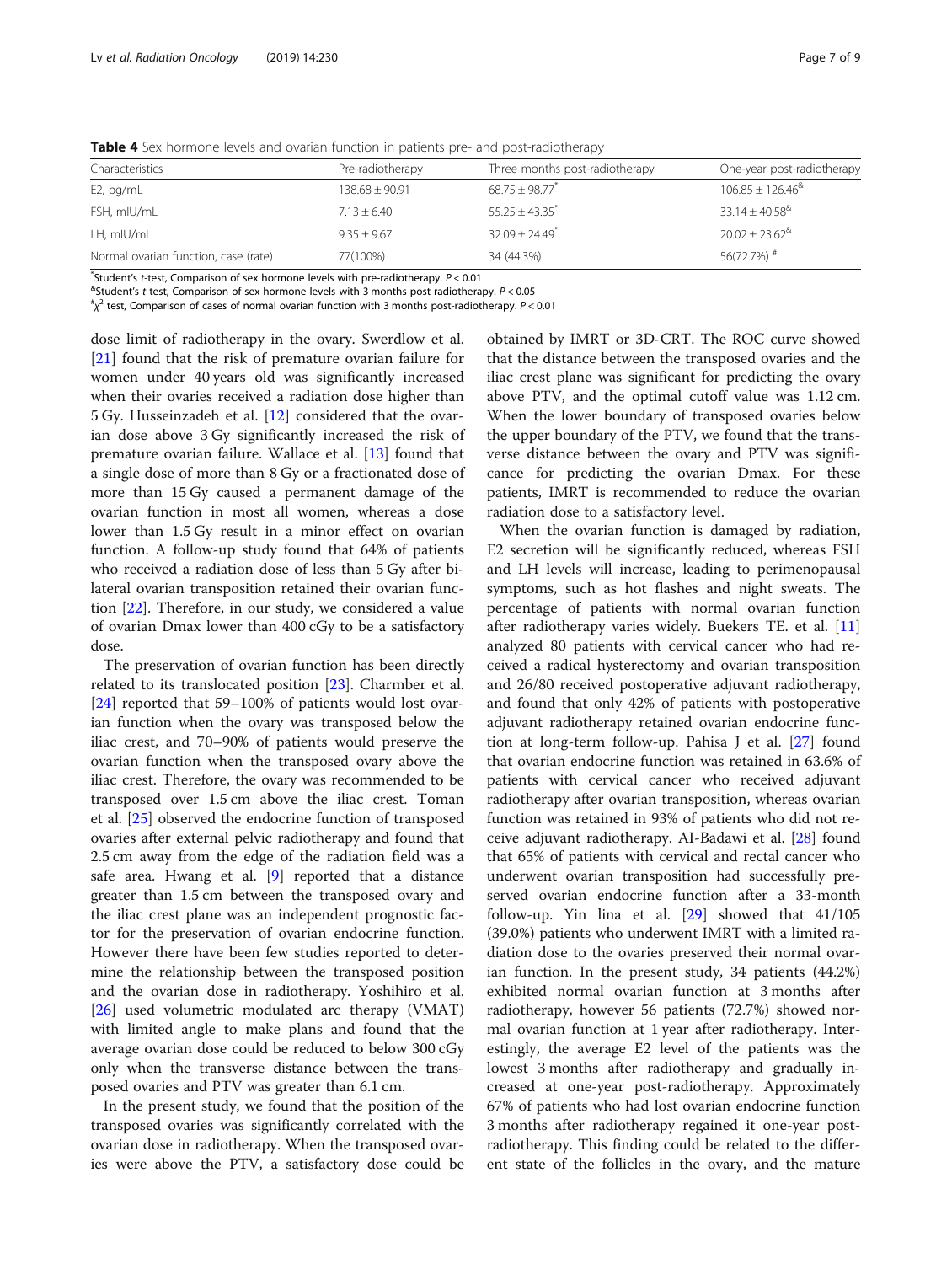<span id="page-7-0"></span>follicles are more sensitive to radiation than the primordial follicles [\[30](#page-8-0)]. When the ovaries receive low doses of radiation, the mature ovarian follicles with hormonesecreting function are first to die, whereas the primordial follicles survive. Following a long period of growth and development of into mature follicles, the ovary will likely secrete sex hormones again.

## Conclusions

The location of the transposed ovary in patients with cervical cancer was significantly correlated with the ovarian dose of postoperative adjuvant radiotherapy. Transposition of the ovary higher than 1.12 cm above the iliac crest plane was recommended to obtain ovarian location above PTV. However, if the lower boundary of the transposed ovary is below the upper PTV boundary, the ovarian Dmax≤400 cGy may be obtained when the transverse distance between the ovary and PTV was > 3.265 cm, and ovarian Dmax≤5Gy may be obtained when the transverse distance was > 2.391 cm using IMRT.

#### Abbreviations

3D-CRT: Three dimensional conformal radiotherapy; AUC: Area under curve; CI: Confidence interval; CTV: Clinical target volume; IMRT: Intensity modulated radiation therapy; OAR: Organ at risk; PTV: Planning target volume; ROC: Receiver operating characteristic curve; Se: Sensitivity; Sp: Specificity; YI: Youden index

#### Acknowledgments

Not applicable.

#### Authors' contributions

XJL and QT conceived and designed the study. XLC interpreted the radiographic data. DDY and YQT interpreted the patients' clinical data. XJL was a major contributor in analyzing the data and writing the manuscript. QT reviewed the manuscript. All authors read and approved the final manuscript.

#### Funding

The study was supported by the Zhejiang Province Health Department Foundation, China (No.2018KY306).

#### Availability of data and materials

The datasets used and analyzed during the current study are available from the corresponding author on reasonable request.

#### Ethics approval and consent to participate

The present study was approved by the Ethic Committee of Zhejiang Cancer Hospital, and all participants gave written informed consent.

#### Consent for publication

Not applicable.

#### Competing interests

The authors declare that they have no competing interests.

#### Author details

<sup>1</sup>Institute of Cancer and Basic Medicine (ICBM), Chinese Academy of Sciences, Hangzhou, China. <sup>2</sup> Department of Gynecologic Radiation Oncology, Cancer Hospital of the University of Chinese Academy of Sciences, Hangzhou, China. <sup>3</sup>Department of Gynecologic Radiation Oncology, Zhejiang Cancer Hospital, Bangshan East Road 1, Hangzhou 310022, China. 4 Department of Radiation Physics, Zhejiang Cancer Hospital, Hangzhou, China.

#### Received: 9 May 2019 Accepted: 6 December 2019 Published online: 16 December 2019

#### References

- 1. Bray F, Ferlay J, Soerjomataram I, Siegel RL, Torre LA, Jemal A. Global cancer statistics 2018: GLOBOCAN estimates of incidence and mortality worldwide for 36 cancers in 185 countries. CA Cancer J Clin. 2018;68(6):394–424.
- 2. Zeng H, Zheng R, Guo Y, Zhang S, Zou X, Wang N, et al. Cancer survival in China, 2003-2005: a population-based study. Int J Cancer. 2015;136(8):1921–30. 3. Kokcu A. Premature ovarian failure from current perspective. Gynecol
- Endocrinol. 2010;26:555–62.
- 4. Gubbala K, Laios A, Gallos I, Pathiraja P, Haldar K, Ind T. Outcomes of ovarian transposition in gynaecological cancers; a systematic review and metaanalysis. J Ovarian Res. 2014;7:69.
- 5. Xie X, Song K, Cui B, Jiang J, Yang X, Kong B. A comparison of the prognosis between adenocarcinoma and squamous cell carcinoma in stage IB-IIA cervical cancer. Int J Clin Oncol. 2018;23(3):522–31.
- 6. Matsuo K, Shimada M, Yamaguchi S, Kanao H, Nakanishi T, Saito T, et al. Identifying a candidate population for ovarian conservation in young women with clinical stage IB-IIB cervical cancer. Int J Cancer. 2018;142(5): 1022–32.
- 7. Turan AT, Keskin HL, Dundar B, Gundogdu B, Ozgul N, Boran N, et al. Ovarian transposition for stage Ib squamous cell cervical cancer - lack of effects on survival rates? Asian Pac J Cancer Prev. 2013;14(1):133–7.
- 8. McCall ML, Keaty EC, Thompson JD. Conservation of ovarian tissue in the treatment of carcinoma of the cervix with radical surgery. Am J Obstet Gynecol. 1958;75:590–600.
- 9. Hwang JH, Yoo HJ, Park SH, Lim MC, Seo SS, Kang S, et al. Association between the location of transposed ovary and ovarian function in patients with uterine cervical cancer treated with (postoperative or primary) pelvic radiotherapy. Fertil Steril. 2012;97:1387–93.
- 10. Han SS, Kim YH, Lee SH, Kim GJ, Kim HJ, Kim JW, et al. Underuse of ovarian transposition in reproductive-aged cancer patients treated by primary or adjuvant pelvic irradiation. J Obstet Gynaecol Res. 2011;37:825–9.
- 11. Buekers TE, Anderson B, Sorosky JI. Ovarian function after surgical treatment for cervical cancer. Gynecol Oncol. 2001;80:85–8.
- 12. Husseinzadeh N, van Aken ML, Aron B. Ovarian transposition in young patients with invasive cervical cancer receiving radiation therapy. Int J Gynecol Cancer. 1994;4:61–5.
- 13. Wallace WH, Shalet SM, Hendry JH, Morris-Jones PH. Gatta- maneni HR. ovarian failure following abdominal irradiation in childhood: the radiosensitivity of the human oocyte. Br J Radiol. 1989;62:995–8.
- 14. Pecorelli S. Revised FIGO staging for carcinoma of the vulva, cervix, and endometrium. Int J Gynaecol Obstet. 2009;105(2):103–4.
- 15. Small W Jr, Mell LK, Anderson P, Creutzberg C, De Los SJ, Gaffney D, et al. Consensus guidelines for delineation of clinical target volume for intensitymodulated pelvic radiotherapy in postoperative treatment of endometrial and cervical cancer. Int J Radiat Oncol Biol Phys. 2008;71(2):428–34.
- 16. International Commission on Radiation Units and Measurements. Prescribing, recording and reporting photon beam therapy Report No: ICRU Report 50. Bethesda, MD: ICRU; 1993.
- 17. International Commission on Radiation Units and Measurements. Prescribing, recording and reporting photon beam therapy (supplement to ICRU Report 50) Report No: ICRU Report 62. Bethesda, MD: ICRU; 1999.
- 18. Yamamoto R, Okamoto K, Yukiharu T, Kaneuchi M, Negishi H, Sakuragi N, et al. A study of risk factors for ovarian metastases in stage Ib-IIIb cervical carcinoma and analysis of ovarian function after a transposition. Gynecol Oncol. 2001;82:312–6.
- 19. Shimada M, Kigawa J, Nishimura R, Yamaguchi S, Kuzuya K, Nakanishi T, et al. Ovarian metastasis in carcinoma of the uterine cervix. Gynecol Oncol. 2006;101(2):234–7.
- 20. Landoni F, Zanagnolo V, Lovato-Diaz L, Maneo A, Rossi R, Gadducci A, et al. Ovarian metastases in early-stage cervical cancer (IA2-IIA): a multicenter retrospective study of 1965 patients (a cooperative task force study). Int J Gynecol Cancer. 2007;17(3):623–8.
- 21. Swerdlow AJ, Cooke R, Bates A, Cunningham D, Falk SJ, Gilson D, et al. Risk of premature menopause after treatment for Hodgkin's lymphoma. J Natl Cancer Inst. 2014;106(9):1–12. <https://doi.org/10.1093/jnci/dju207>.
- 22. Wallace WH, Thomson AB, Saran F, Kelsey TW. Predicting age of ovarian failure after radiation to a field that includes the ovaries. Int J Radiat Oncol Biol Phys. 2005;62:738–44.